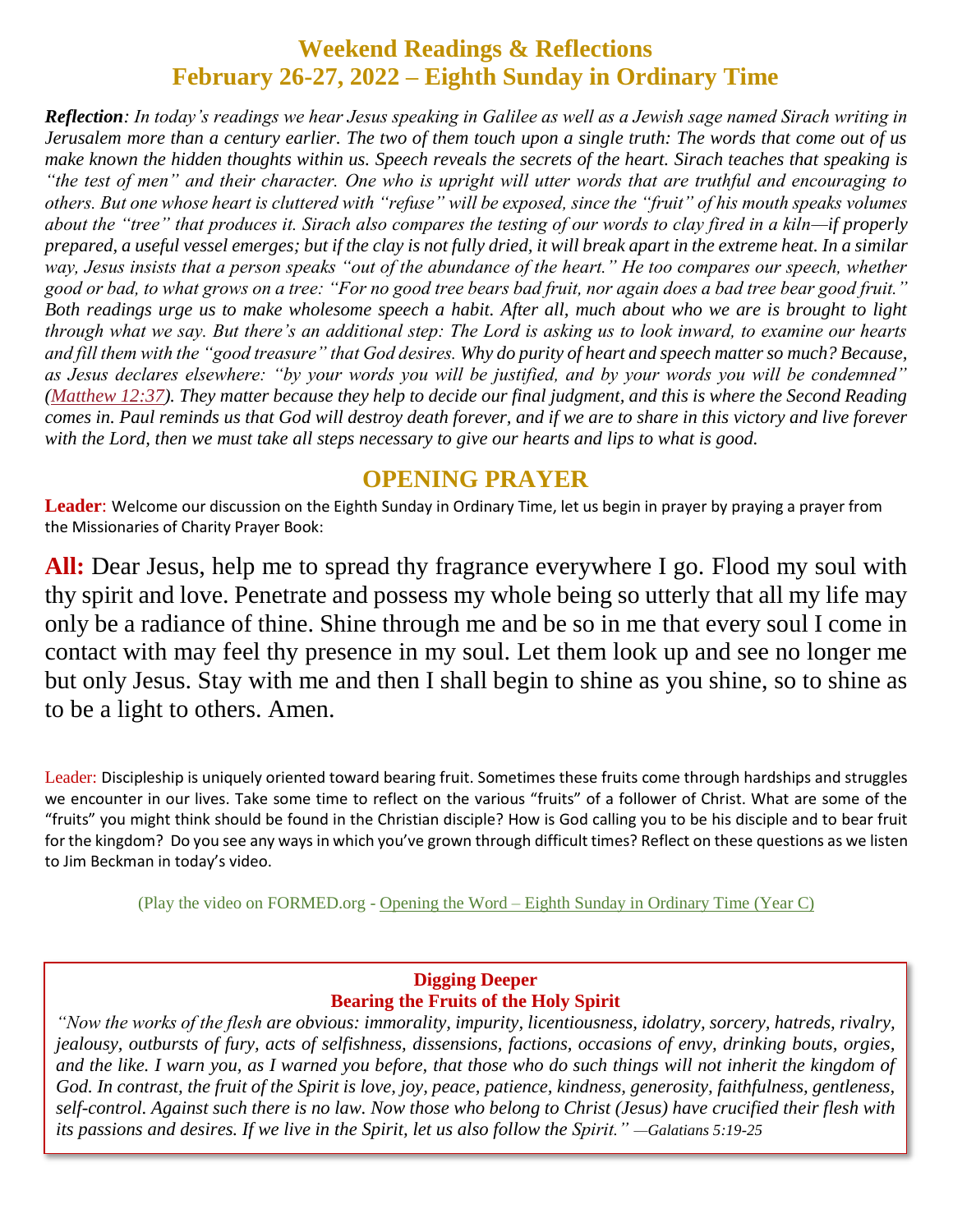### **FIRST READING**  $\sim$  Sirach 27:4-7  $\sim$

When a sieve is shaken, the husks appear; so do one's faults when one speaks. As the test of what the potter molds is in the furnace, so in tribulation is the test of the just. The fruit of a tree shows the care it has had; so too does one's speech disclose the bent of one's mind. Praise no one before he speaks, for it is then that people are tested.

*The Book of Sirach is also known as "Ecclesiasticus, or the Wisdom of Jesus, Son of Sirach." It teaches ethical and theological topics and ideas. It talks a lot about the tongue and speech and the author indicates here that a person's thoughts and words are a mirror of what lies in the soul. People can be smooth talkers until they are shaken or put through tribulation and the husks they try to hide are revealed.* 

 *How true do you think it is that a person's talk reveals who they really are? How attentive are you to your own speech?*

### **SECOND READING**  $\sim$  1 Corinthians 15:54-58  $\sim$

Brothers and sisters: When this which is corruptible clothes itself with incorruptibility and this which is mortal clothes itself with immortality, then the word that is written shall come about:

*Death is swallowed up in victory. Where, O death, is your victory? Where, O death, is your sting?*

The sting of death is sin, and the power of sin is the law. But

thanks be to God who gives us the victory through our Lord Jesus Christ. Therefore, my beloved brothers and sisters, be firm, steadfast, always fully devoted to the work of the Lord, knowing that in the Lord your labor is not in vain.

*The revolutionary hope of Christianity is in these words of Paul. Corinth was a major cosmopolitan seatrading city. Idolatry and immorality were rife. Paul insists we can overcome sin through Christ. (15:57).* 

 *What do you think Paul means when he says God gives us the 'victory' through Jesus? How have you experienced this 'victory' or a degree of mastery over sin? What area of your life do you most need 'victory'? How do you reconcile suffering with the promises of Christ? What encourages you most about Paul's words?*

*Paul acknowledges our 'corruptible' bodies but states we will be clothed in Christ's 'incorruptibility' and 'immortality'.* 

*How does that make you feel?*

*Paul also says that the Resurrection means nothing we do is wasted. We often don't see the results of our efforts but if we truly believe Christ has won the victory then as the saying goes; we may lose the battle but win the war. In God's case the war is already won. Paul's perspective calls us not to idly 'hope' for some future heaven, but to live right now in God's reign. We are called to do all the good we can today, knowing everything we do matters to God.*

*How do I let that truth impact my daily life?*

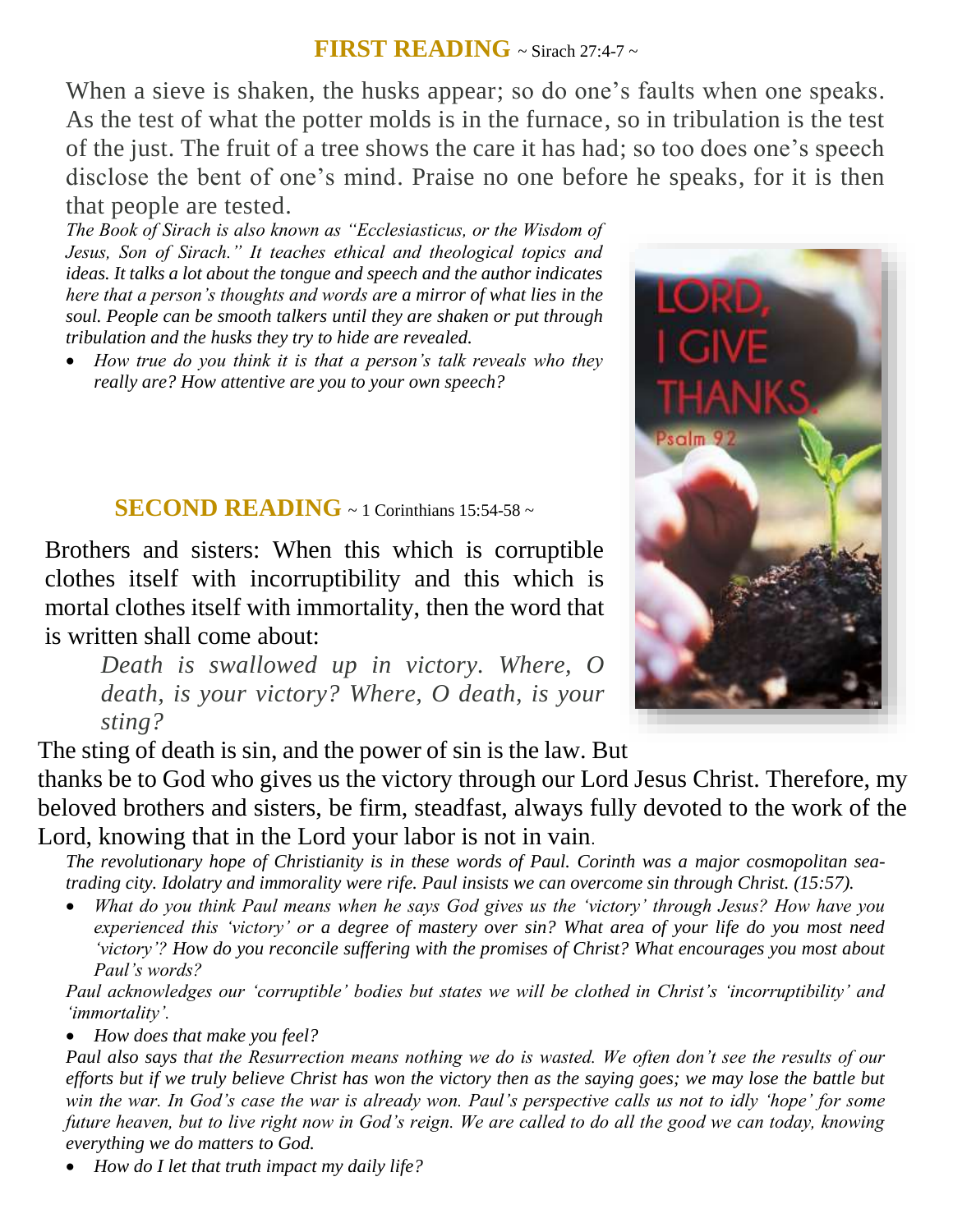### **GOSPEL** ~ Luke 6:39-45~

Jesus told his disciples a parable, "Can a blind person guide a blind person? Will not both fall into a pit? No disciple is superior to the teacher; but when fully trained, every disciple will be like his teacher. Why do you notice the splinter in your brother's eye, but do not perceive the wooden beam in your own? How can you say to your brother, 'Brother, let me remove that splinter in your eye,' when you do not even notice the wooden beam in your own eye? You hypocrite! Remove the wooden beam from your eye first; then you will see clearly to remove the splinter in your brother's eye. "A good tree does not bear rotten fruit, nor does a rotten tree bear good fruit. For every tree is known by its own fruit. For people do not pick figs from thornbushes, nor do they gather grapes from brambles. A good person out of the store of goodness in his heart produces good, but an evil person out of a store of evil produces evil; for from the fullness of the heart the mouth speaks."

*Do you see any connections between the Gospel and the first reading?* 

*Jesus challenges us to not talk the talk but to walk the talk. St Augustine asked, "Suppose that God wishes to fill you with honey [a symbol of God's tenderness and goodness]; but if you are full of vinegar, where will you put the honey?"* 

- *When did you last seriously review your own talk, habits & reactions for 'vinegar'? How hard is it for you to trust others? How is testing others different from criticizing? What help do you need from God to fill your heart with honey and 'a store of goodness'?*
- *"…Every tree is known by its own fruit'. God has equipped us to bear good fruit.*
- *How are you tending the fruit tree of your life? How do others experience you as a person and a Christian? Is there a difference? If so, how or why?*

## **MEDITATION**

The Gospel of Luke was written by a disciple who was trained as a physician. Luke, with keen insight, portrays Jesus as the good physician and shepherd of souls who seeks out those who desire healing, pardon, and restoration of body, mind, and spirit. Jesus came to free us from the worst oppression possible - slavery to sin, fear, and condemnation. Like a gentle and skillful doctor, the Lord Jesus exposes the cancer of sin, evil, and oppression in our lives so we can be set free and restored to wholeness. A key step to healing and restoration requires that we first submit to the physician who can heal us. The Lord Jesus is our great Physician because he heals the whole person soul and body, mind and heart - and restores us to abundant life both now and for the age to come in his everlasting kingdom.

The Lord Jesus wants to heal and restore us to wholeness, not only for our own sake alone. He also wants us to be his instruments of healing, pardon, and restoration for others as well. What can hinder us from helping others draw near to Jesus the divine Physician? The Rabbis taught: "He who judges his neighbor favorably will be judged favorably by God." How easy it is to misjudge others and how difficult it is to be impartial in giving good judgment. Our judgment of others is usually "off the mark" because we can't see inside the other person, or we don't have access to all the facts, or we are swayed by instinct and unreasoning reactions to people. It is easier to find fault